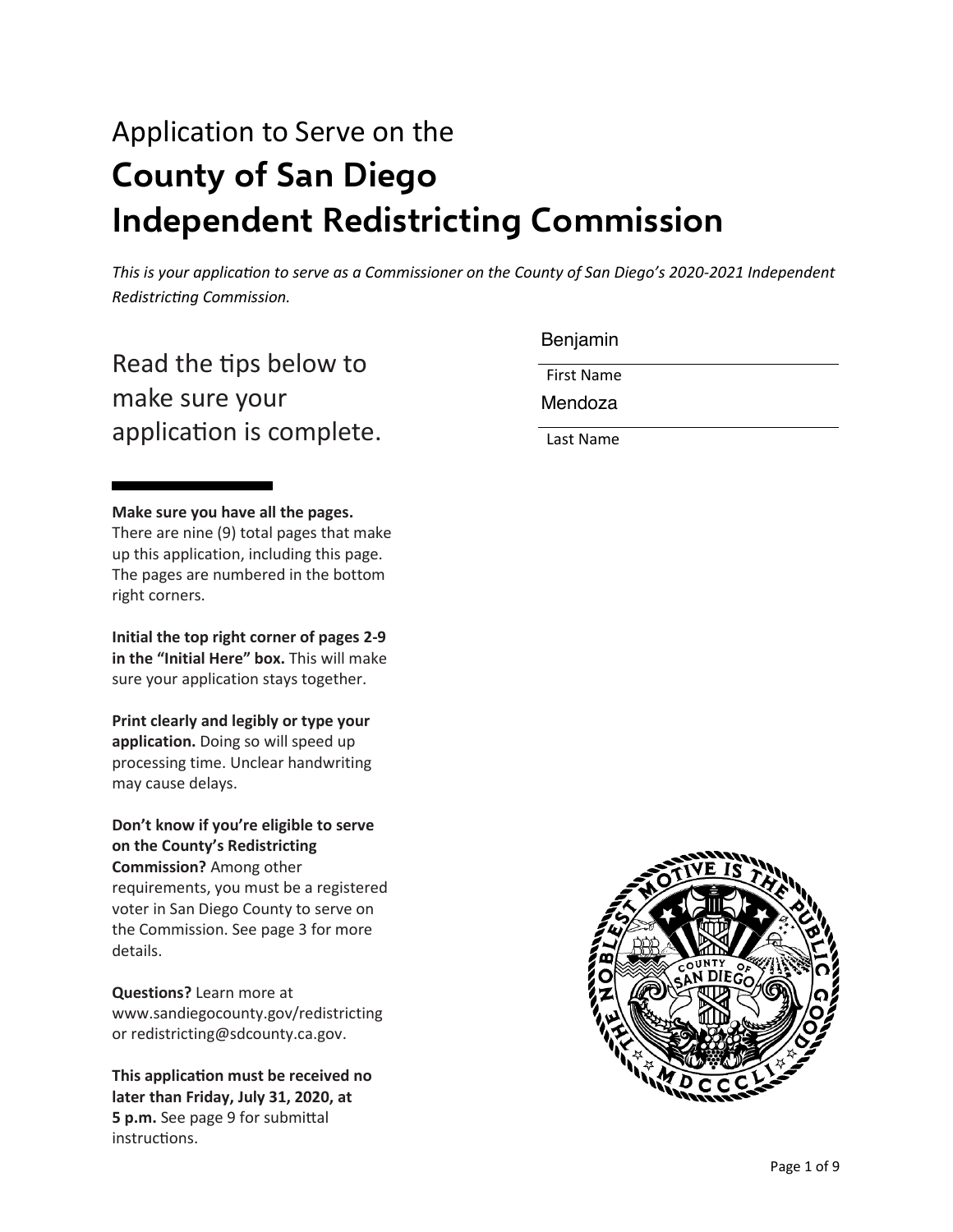

### **Application Timeline**

| <b>July 31, 2020</b>                      | Applications must be received by the San Diego County Clerk of the Board<br>of Supervisors no later than 5 p.m.                                                                                   |
|-------------------------------------------|---------------------------------------------------------------------------------------------------------------------------------------------------------------------------------------------------|
| August 26, 2020                           | From the pool of qualified applicants, the Clerk of the Board of Supervisors<br>will post the names of the 60 most qualified applicants. The names will be<br>posted online for at least 30 days. |
| October 13, 2020                          | The Clerk of the Board of Supervisors will conduct a random drawing of<br>the qualified applicants at the Board of Supervisors meeting to select eight<br>Commissioners.                          |
| October 22 and<br><b>November 5, 2020</b> | The selected eight Commissioners will meet to choose the remaining six<br>Commissioners from the remaining pool of qualified applicants.                                                          |

### **Important Things to Know**

- The questions in this application ensure you are eligible to serve on the Commission.
- Answer the questions to the best of your ability.

### **A. Tell us About Yourself**

| First Name:            | Benjamin                                                     | Last Name: Mendoza |      |
|------------------------|--------------------------------------------------------------|--------------------|------|
|                        | <b>Address</b> (where you are registered to vote)            |                    |      |
| <b>Street Address:</b> |                                                              |                    |      |
| City:                  |                                                              |                    |      |
| State:                 |                                                              | Zip Code:          |      |
|                        | Mailing Address (if different than the address listed above) |                    |      |
| <b>Street Address:</b> |                                                              |                    |      |
| City:                  |                                                              |                    |      |
| State:                 |                                                              | Zip Code:          |      |
|                        | <b>Contact Information</b>                                   |                    |      |
| Phone 1:               |                                                              | Type:              | Cell |
| Phone 2:               |                                                              | Type:              |      |
| E-mail:                |                                                              |                    |      |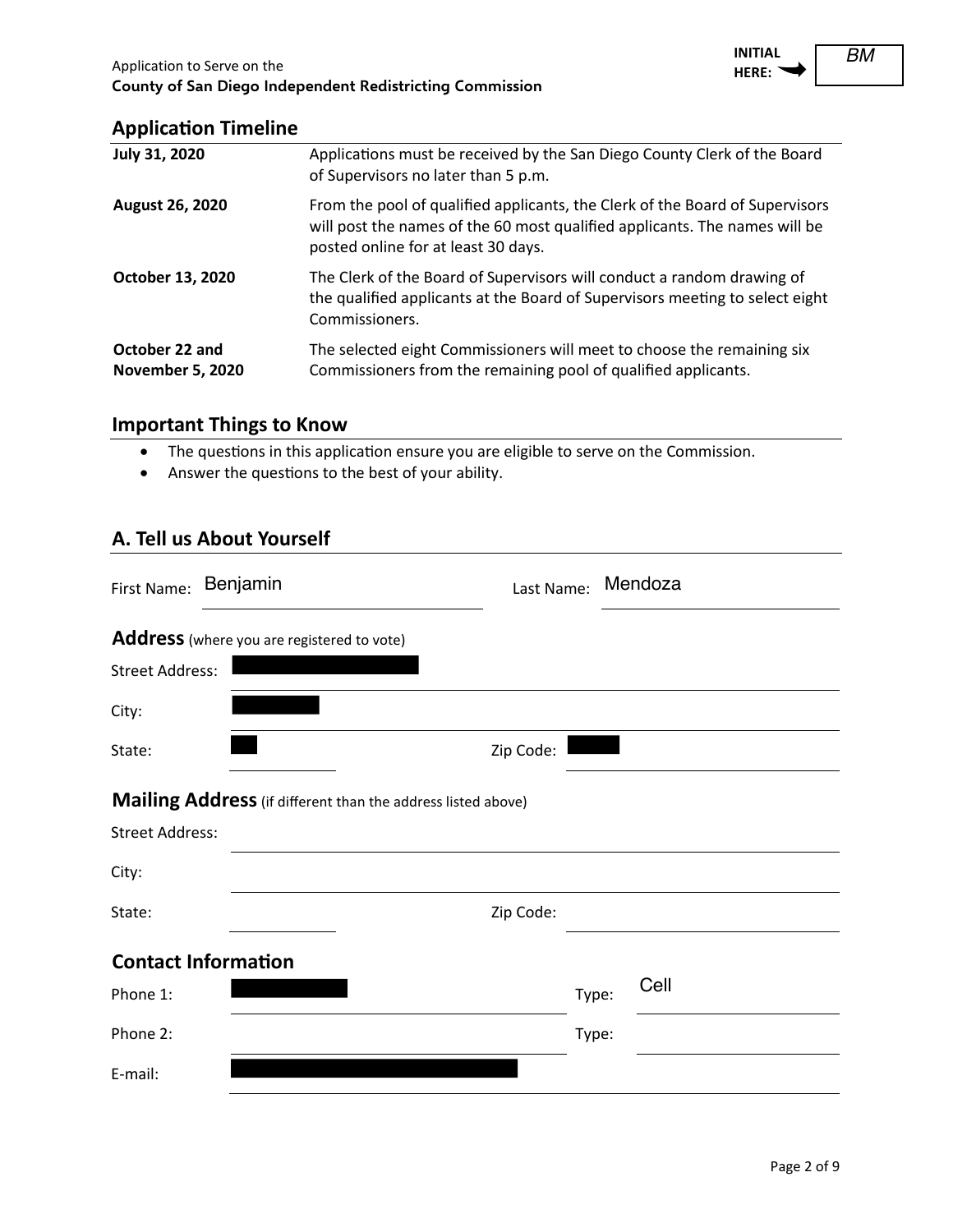### **B. How This Application Will Be Used**

| I understand the contents of this application may be made available to the public.   | $\boxtimes$ Yes, I |
|--------------------------------------------------------------------------------------|--------------------|
|                                                                                      | understand         |
| I understand that while this application is a public document, my personal e-mail    | $\boxtimes$ Yes. I |
| address, street address, and phone number(s) will be kept confidential to the extent | understand         |
| authorized by law.                                                                   |                    |

### **C. Questions to Determine Eligibility**

Government Code section 21550 sets forth certain qualifications to serve on this Commission. Please check the appropriate box for each question. Applicants may be asked to verify and update information at various points in the process.

| 1. | Are you a resident of the County of San Diego?                                                                                                                                                                                                                                                                                 | $\boxtimes$ Yes | $\Box$ No                                          |
|----|--------------------------------------------------------------------------------------------------------------------------------------------------------------------------------------------------------------------------------------------------------------------------------------------------------------------------------|-----------------|----------------------------------------------------|
| 2. | Which supervisorial district do you live in?<br>If you're not sure, visit www.sandiegocounty.gov, click on "Find My District" under the<br>Board of Supervisors, and enter your address in the top right of the web page.                                                                                                      |                 | $\vert$ 1<br>$\vert 2$<br>∃ 3<br>⊠ 4<br>$\sqcup$ 5 |
| 3. | Which political party are you currently registered?                                                                                                                                                                                                                                                                            |                 |                                                    |
|    | $\boxtimes$ Democratic<br>$\Box$ Republican<br>$\Box$ American Independent<br>$\Box$ Green                                                                                                                                                                                                                                     |                 | $\Box$ Libertarian                                 |
|    | <b>Peace and Freedom</b><br>Other:<br>$\perp$                                                                                                                                                                                                                                                                                  |                 |                                                    |
|    | I am not registered with a political party (non-partisan)                                                                                                                                                                                                                                                                      |                 |                                                    |
| 4. | Have you been continuously registered to vote in the County of San<br>Diego with the same political party preference or with no political party<br>preference and have not changed your political party preference for at<br>least five years?<br>If you're not sure, you can check your voter registration at www.sdvote.com. | $\boxtimes$ Yes | Nο                                                 |
| 5. | Have you voted in at least one of the last three statewide elections<br>immediately preceding your application to be a member of the<br>Commission?                                                                                                                                                                            | $\boxtimes$ Yes | Nο                                                 |

Explanatory Notes: If necessary, you may further explain answers to the questions above.

**INITIAL HERE:**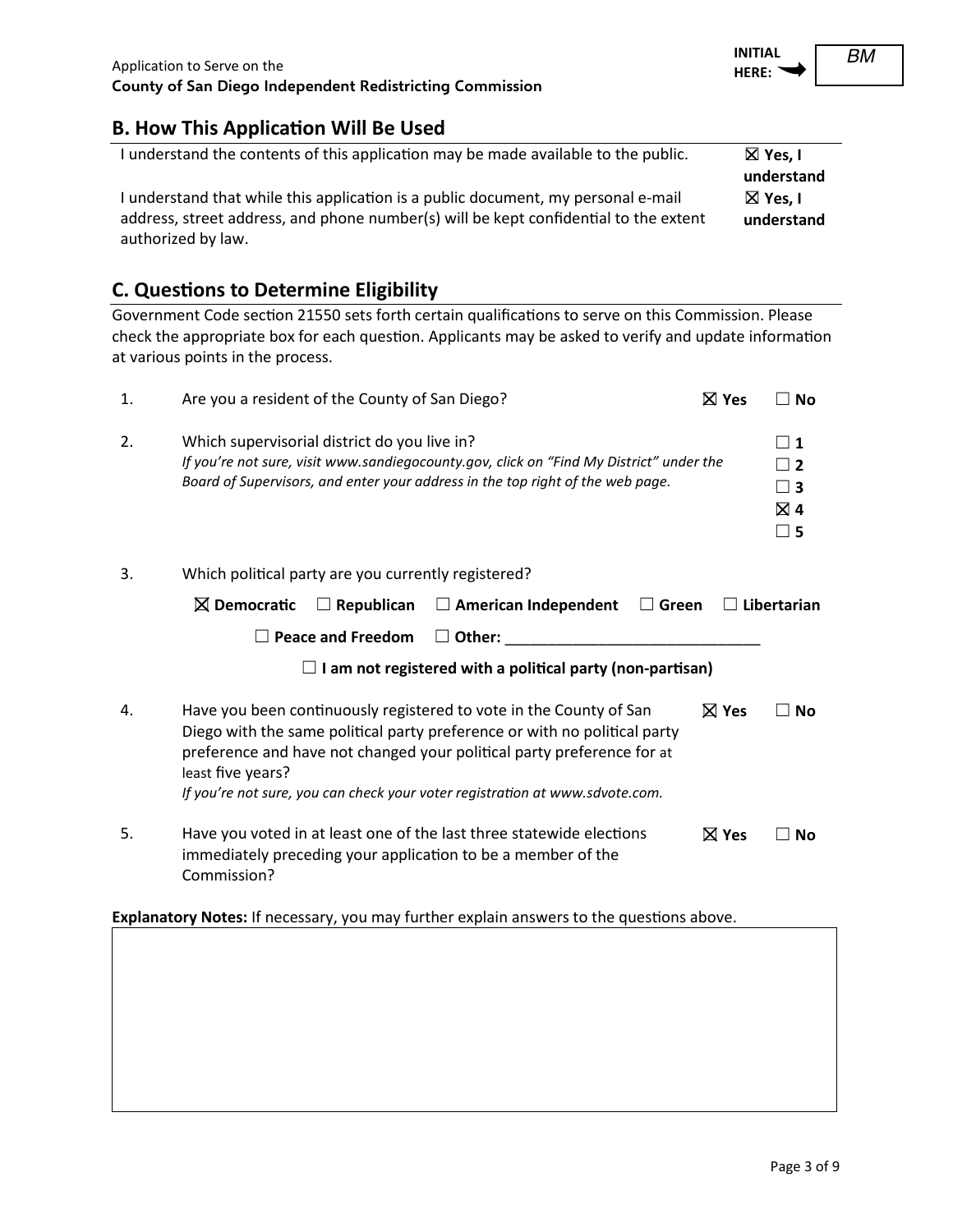

6. Within the 10 years immediately preceding the date of this application to the Commission, have either you, or an immediate family member, done any of the following? For purposes of these questions, immediate family members means a spouse, child, in-law, parent, or sibling.

*You are not eligible to serve on the Commission if you answer "Yes" to any of the following:*

| Been appointed to, elected to, or have been a candidate for office at the<br>a.<br>local, state, or federal level representing the County of San Diego,<br>including as a member of the Board of Supervisors. | $\Box$ Yes | ⊠ No           |
|---------------------------------------------------------------------------------------------------------------------------------------------------------------------------------------------------------------|------------|----------------|
| Served as an employee of, or paid consultant for, an elected<br>b.<br>representative at the local, state, or federal level representing the<br>County of San Diego.                                           | $\Box$ Yes | $\boxtimes$ No |
| Served as an employee of, or paid consultant for, a candidate for office<br>c.<br>at the local, state, or federal level representing the County of San Diego.                                                 | $\Box$ Yes | $\boxtimes$ No |
| Served as an officer, employee, or paid consultant of a political party or<br>d.<br>as an appointed member of a political party central committee.                                                            | $\Box$ Yes | $\boxtimes$ No |
| Been a registered federal, state, or local lobbyist<br>e.                                                                                                                                                     | Yes        |                |

Explanatory Notes: If necessary, you may further explain answers to the questions above.

*BM*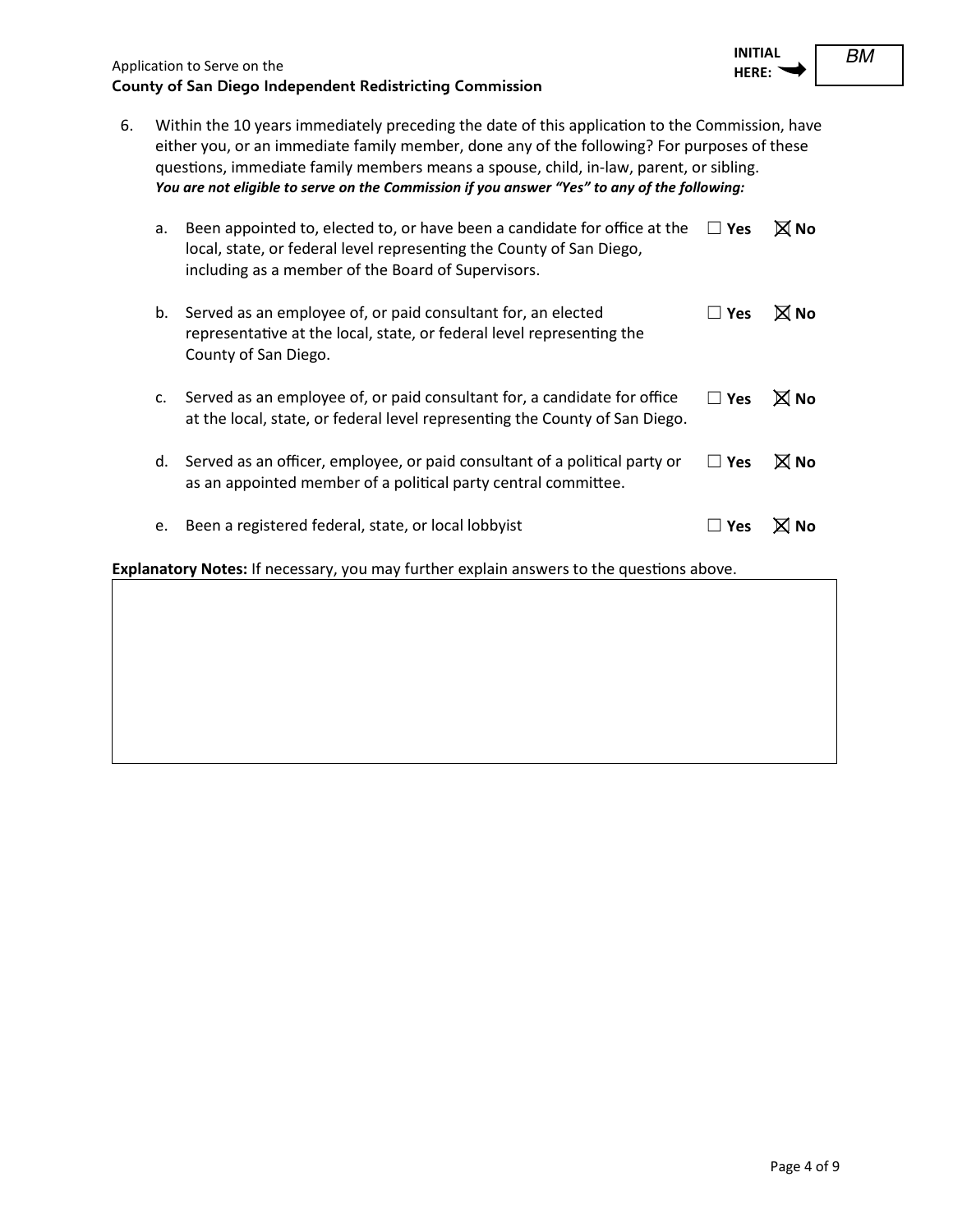

*BM*

### **D.** Experience Qualifications

State law requires candidates demonstrate experience in areas related to redistricting. Please provide responses to the following questions.

**1.** What experience do you possess that demonstrates analytical skills relevant to the redistricting process and voting rights, and demonstrates your ability to comprehend and **apply the applicable state and federal legal requirements?** 

With degrees in communications and organizational leadership, as well as experience with civic engagement work around our county, I would be an exceptional candidate for the Commission. The analytical skills developed during these experiences empower me to hit the ground running when it comes to starting my role as a Commissioner. Some of these analytical skills include: effectively working with others, consensus building techniques, effective communication, public speaking, and critical questioning strategies.

My years of undergraduate work in Communications honed my ability to work effectively with others in a way that would allow me to build consensus on the Commission team by utilizing open dialogues and negotiation tactics. My history of facilitating open dialogues and consensus based decision-making would make me an asset to any group or team. In my current role as a Community Advisor in the Student Promoted Access Center for Education & Service, I facilitate communication workshops, conflict resolution trainings, and skill building around group collaboration and coalition building. These skills will be essential on the Commission team because part of our responsibilities require that we work together to achieve our common goal of redistricting San Diego County.

Some of my academic studies have been devoted to learning and analyzing our nation's laws and political systems. My devotion to this hasn't been limited to just my academic studies, because I have an extensive history of also putting it into practice. I've gotten progressively more involved at all different levels of our city and county government. This past May, I joined the City Heights Town Council as a Board Member which requires me to advocate on behalf of my community and help residents identify solutions that improve and better the community for all. This experience, along with various public presentations/ workshops and my background in Communications, would allow me to participate effectively in public hearings by enabling me to both actively listen to witness testimony and formulate concise and effective questions.

Additionally, I've been involved with local political campaigns which requires me to possess a solid understanding of city and county campaign laws, ordinances, and adhere to the regulations set forth by the Fair Political Practices Commission. This honed my understanding of reviewing and interpreting various local, state, and federal laws which directly relates to the level of analytical skills required of a Commissioner.

You are encouraged to limit your response to one page, however if more space is needed, you may attach an additional page.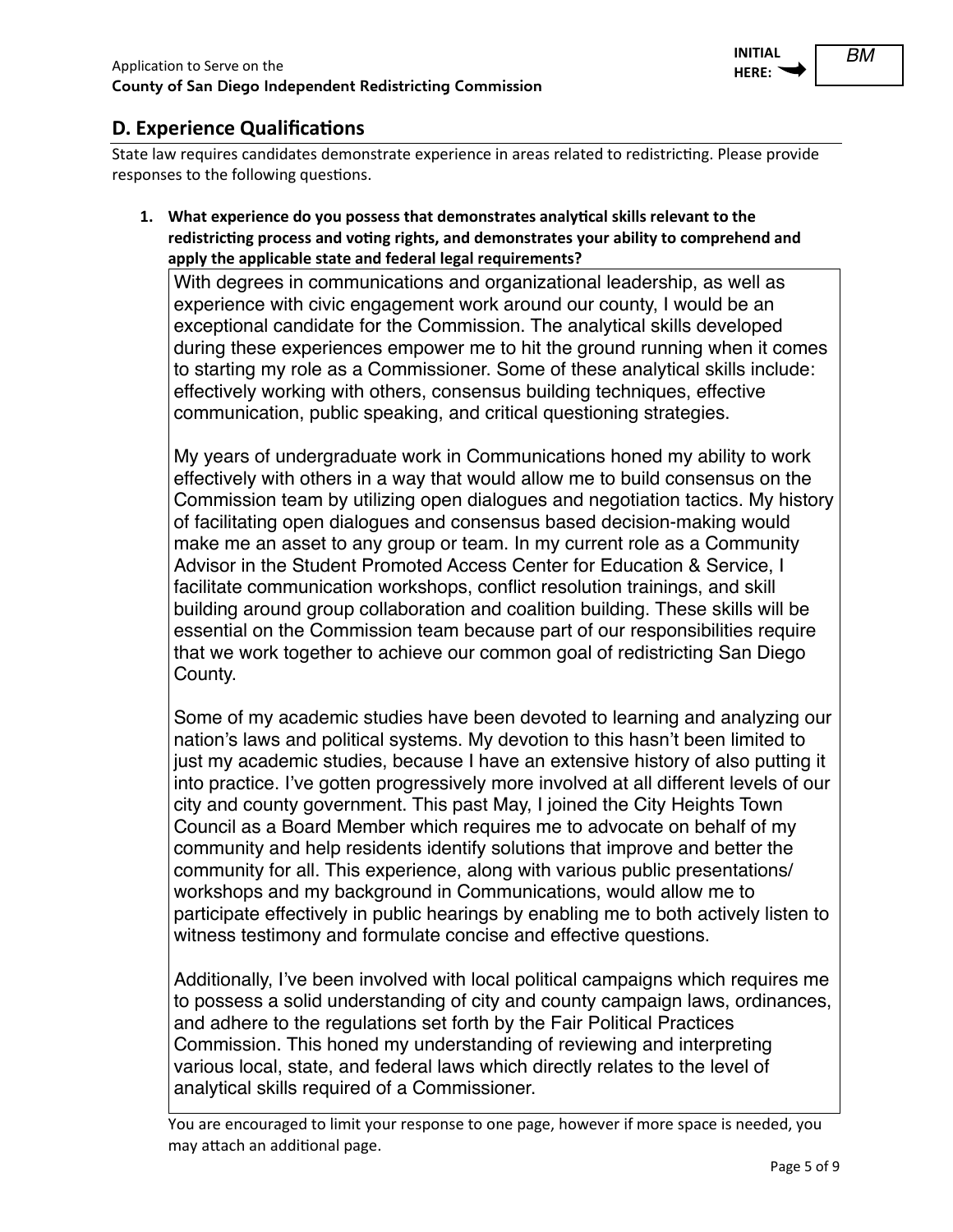**INITIAL HERE:**

### 2. What experience do you possess that demonstrates an ability to be impartial?

In my perspective impartiality is the ability to comprehend multiple sides of an issue or subject while being cognizant of your own personal biases and ultimately remaining neutral on said issue or subject in order to remain fair and impartial. Although sometimes incredibly difficult, this means checking and/or setting aside your own stance or viewpoint on a situation. In numerous facets of my life I must employ impartiality to ensure that I am fulfilling my responsibilities by providing the best guidance and advising possible in any given situation.

For example, I'm currently a Board Member of the City Heights Town Council which requires me to be impartial to a variety of different issues and initiatives that come before the council. The Council is a non-partisan organization that is charged with advocating for and on behalf of our community through building relationships and creating safer neighborhoods. In order to cultivate these relationships it has required me to develop my ability to reflect on my own positionality and viewpoint, and at times put my own views aside in order to remain impartial and to further the mission of our organization.

Additionally, I currently work in the Student Promoted Access Center for Education & Service (SPACES) which is a student-run space that does access and retention work for underserved and underrepresented communities on and off campus. Our operating and programming funds are collected from a portion of a fee that ALL University of California, San Diego (UCSD) undergraduate students pay each quarter. Since our funding comes from all students, it is part of my responsibility to remain unbiased in providing my student employees with all possible options when it comes to decision-making. Since it is ultimately the student employees doing the decision-making, my role is to impart upon them the importance of being good stewards of our funds by supporting initiatives that are reflective of the entire student body on campus.

Another tool of impartiality that I use in all aspects (professional work, community work, personal life) of my life, is the strong belief I have in making data-informed decisions when it comes to planning and executing initiatives, projects, programs, and/or strategic decision making. Instead of making the automatic assumption that your viewpoint is correct (and/or the best), how can we utilize data to take a step back to truly evaluate what the best course of action is. In this evaluation process, provided data can be used as an objective tool to make informed decisions and ensure that a chosen course of action is the most fair and equal.

You are encouraged to limit your response to one page, however if more space is needed, you may attach an additional page.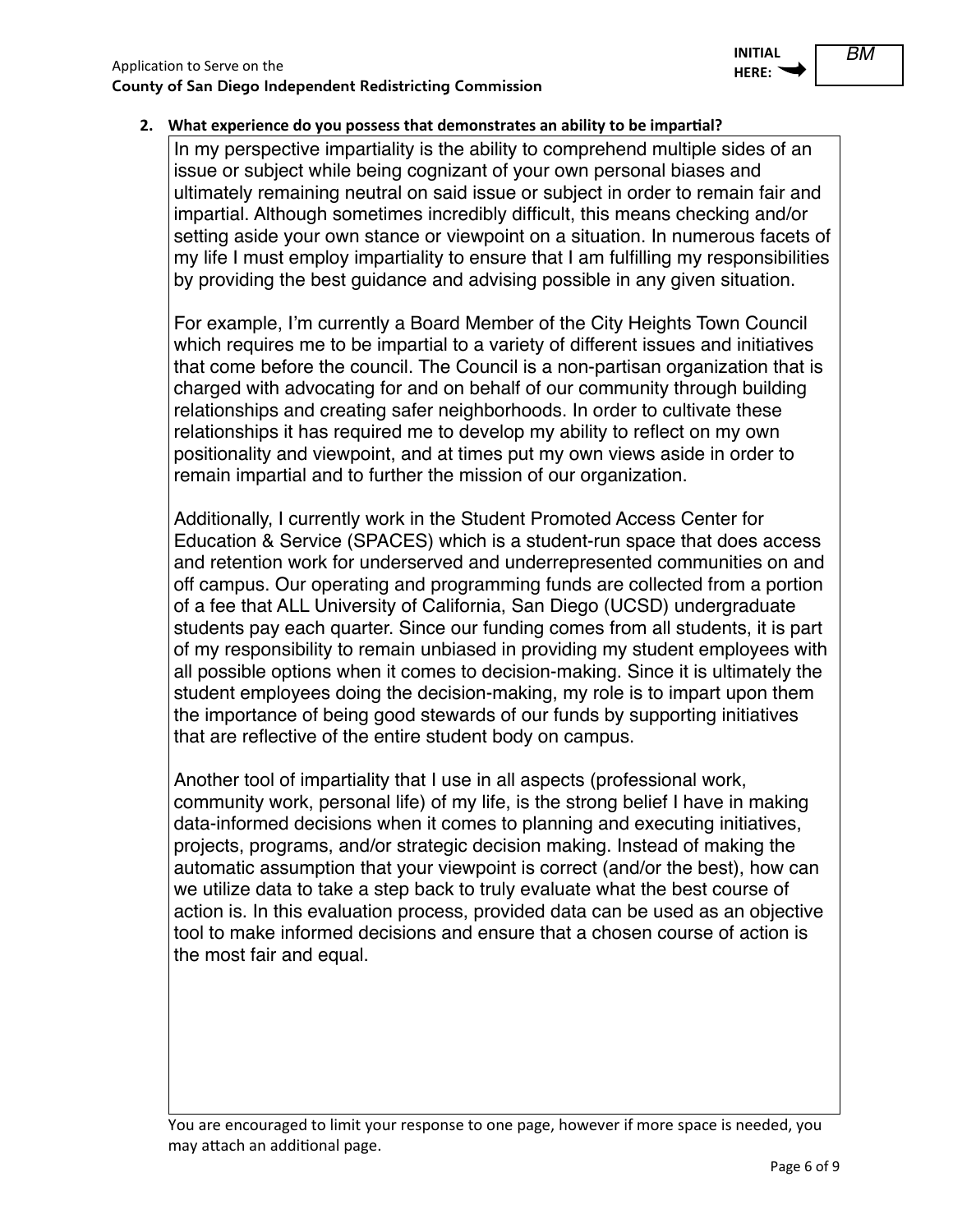**3.** What experience do you possess that demonstrates an appreciation for the diverse **demographics and geography of the County of San Diego?** 

I have a deep love and appreciation for the diverse communities that make up the crucial fabric of our beautiful city, state and country. With past experiences in cultural centers, working with underserved communities in a variety of capacities, and knowledge of our county's unique demographics, I am confident that my background and skills will prove to be valuable assets to the Commission.

During my time working in the United Front Multicultural Center at the University of San Diego and the UC San Diego Cross-Cultural Center I had the opportunity to work with people from a multitude of different backgrounds. This work developed into an appreciation of not only diversity, but also effectively working across difference. I see working across difference as a critical skill in putting together a team (such as the Redistricting Commission) of varying backgrounds and political ideologies. For example, part of my current (and past) work responsibilities are to develop and coordinate diversity and inclusion programming across various campus departments. This has included facilitating a number of workshops and trainings on dialogue circles for both students and staff to learn how to better communicate with one another.

As a queer non-binary individual of color, I not only have an appreciation for diversity, but I am also cognizant of the institutional and systemic challenges underserved and underrepresented communities face in our city, state, and country. My experiences with my own identities have empowered me to play a more active role in ensuring fair representation for marginalized communities. If selected for the Commission, I would ensure that the redistricting process would accurately reflect the demographics of the communities we have been charged to serve. Additionally, being selected as a Commissioner would allow me to continue my advocacy work in an even greater capacity.

You are encouraged to limit your response to one page, however if more space is needed, you may attach an additional page.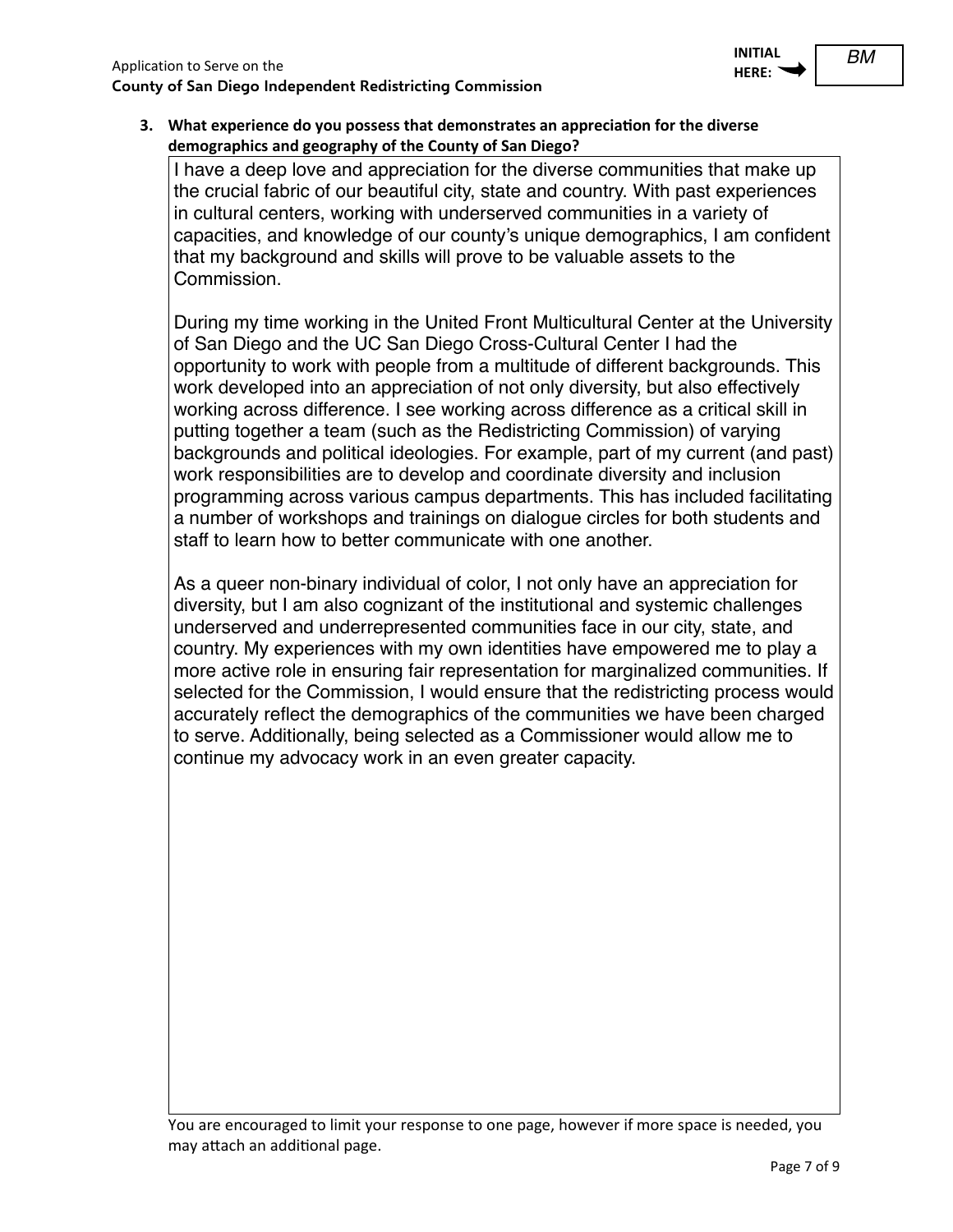*BM*

### **E. Demographic Information**

Providing this information is optional. You may select "decline to state" for each answer. Elections Code section  $21550(g)(2)$  requires six of the 14 appointees, in addition to meeting minimum requirements, be chosen in a way that ensures the Commission reflects the County's diversity, including racial, ethnic, geographic, and gender diversity. However, formulas or specific ratios shall not be applied for this purpose.

- 1. Please describe your ethnic origin. Mark one or more boxes.
	- $\Box$  BLACK/AFRICAN AMERICAN: All persons having origins in any of the original Black racial groups of Africa.
	- **E** HISPANIC/LATINO: All persons of Mexican, Puerto Rican, Cuban, Central or South American, or other Spanish culture or origin, regardless of race.
	- $\Box$  ASIAN: All persons having origins in any of the original peoples of the Far East, Southeast Asia, or the Indian subcontinent including, for example, Cambodia, China, India, Japan, Korea, Malaysia, Pakistan, the Philippine Islands, Thailand, and Vietnam.
	- $\Box$  NATIVE HAWAIIAN/OTHER PACIFIC ISLANDER: All persons having origins in any of the original peoples of Hawaii, Guam, Samoa, or other Pacific Islands.
	- $\Box$  AMERICAN INDIAN/ALASKA NATIVE: All persons having origins in any of the original peoples of North and South America (including Central America), and who maintain cultural affiliation or community recognition.
	- $\Box$  WHITE (not of Hispanic Origin): All persons having origins in any of the original peoples of Europe, North Africa, or the Middle East.
	- □ Prefer to Self-Describe: \_
	- $\Box$  Decline to state
- **2. What is your date of birth?**  $\frac{1}{2}$   $\frac{1}{2}$  Decline to state

- **3.** Select the gender you identify as:
	- $\square$  Female
	- $\Box$  Male
	- ܆ Non-binary
	- $\Box$  Decline to state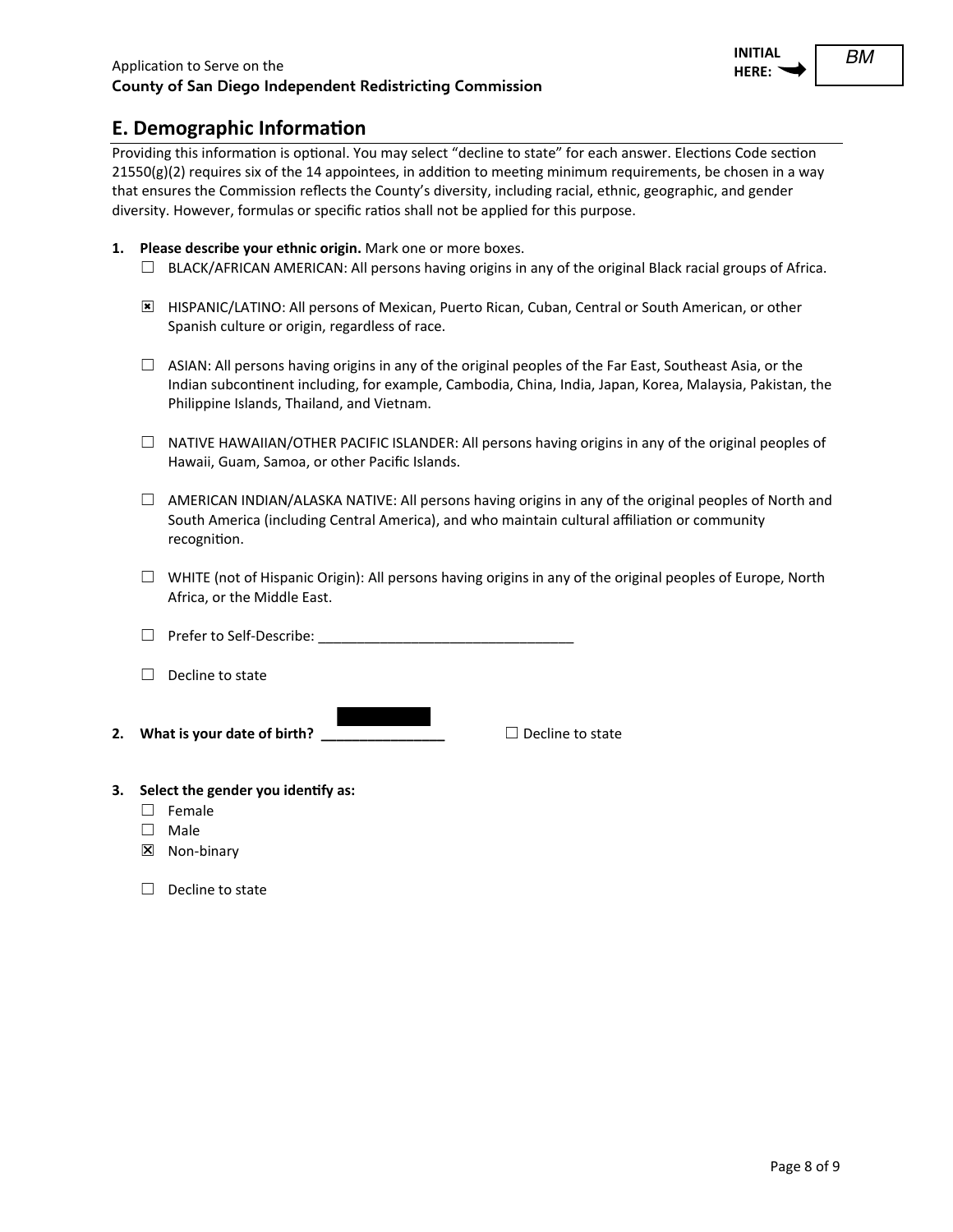### **F. Signature**

By signing below, I declare under penalty of perjury that the answers provided in this application are true to the best of my knowledge.

|            | First Name: Benjamin | Last Name: Mendoza |  |                 |  |
|------------|----------------------|--------------------|--|-----------------|--|
| Signature: |                      |                    |  | Date: 7/31/2020 |  |
|            |                      |                    |  |                 |  |

### **G.** Submittal

Completed applications must be received by the Clerk of the Board of Supervisors no later than Friday, July 31, 2020 at 5 p.m. Double check your answers in the application; once submitted, applications cannot be amended. Remember that you must answer all questions on this application to be considered for the Commission. Incomplete applications will not be considered.

**Option 1:** Mail or drop off the signed paper copy of your completed application to:

County of San Diego Clerk of the Board of Supervisors Redistricting Commission 1600 Pacific Highway, Room 402 San Diego, CA 92101-2471 (619) 531-5434

Postmarks are not accepted. Applications must be received by the Clerk of the Board by the due date.

**Option 2:** E-mail your completed application.

Ensure the application is signed, then e-mail the application to: redistricting@sdcounty.ca.gov.

### **ƉƉůŝĐĂƟŽŶƐmust be received by Friday, July 31, 2020, at 5:00 p.m.**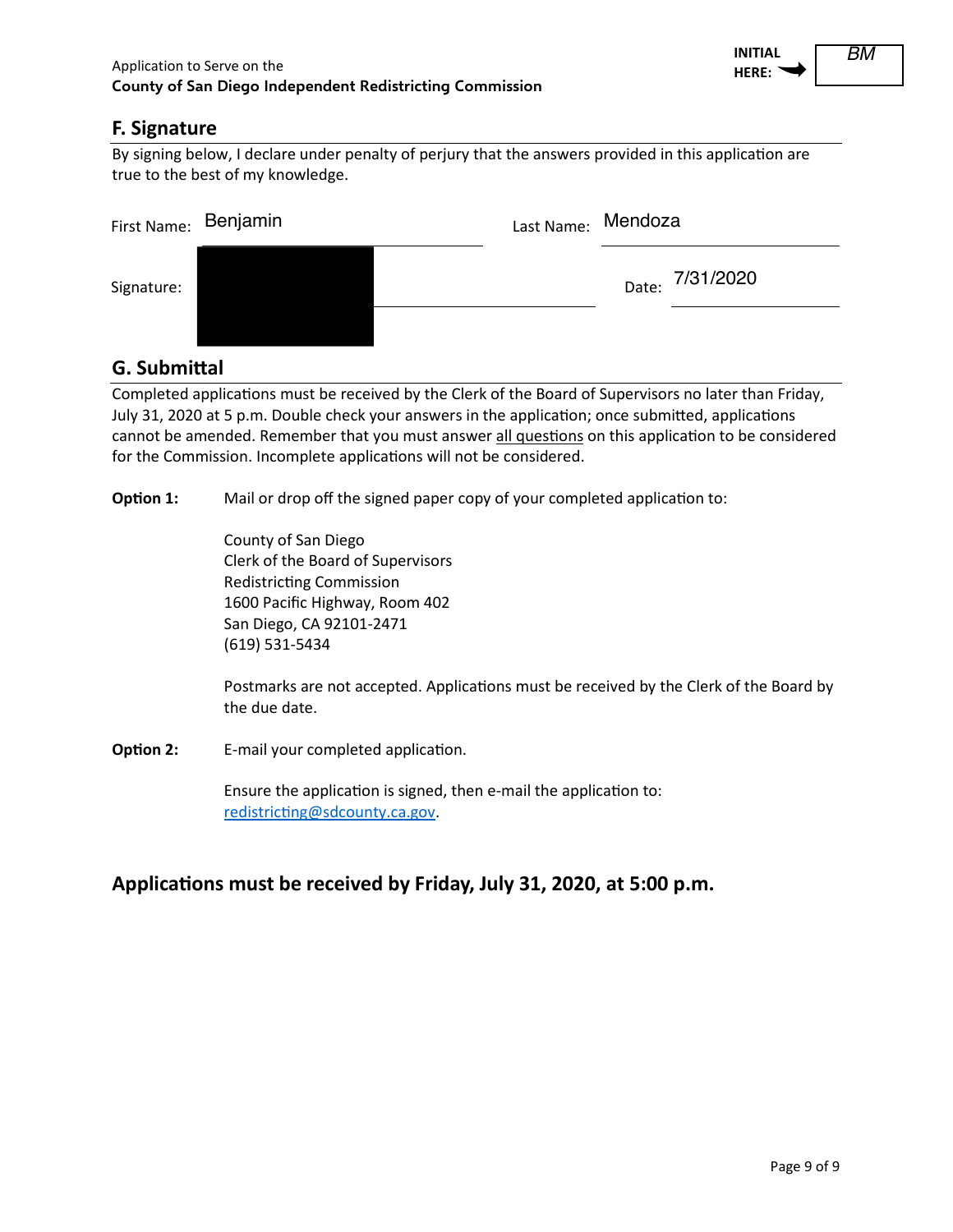## Education **Exercise Education**

**M.A. Higher Education Leadership** — University of San Diego, San Diego, CA **May 2015** 

**B.A. Communication Studies** — Seattle University, Seattle, WA Cum Laude

## Professional Work Experience

#### **Community Programs Advisor** — Associated Students – S.P.A.C.E.S, UC San Diego **April 2017 – Present**

- o Support student-initiated and student-run access, yield, and retention programming for historically underrepresented student communities both on campus and off.
- o Advise a student staff of 45+ in the development and coordination of over 100 events, programs, and services annually while managing a budget of nearly \$1,000,000.
- o Develop training sessions, workshops, and organizational retreats for SPACES Board of Directors, Directors, All-Staff, volunteers, and affiliated student organizations on a variety of leadership, diversity, and social justice topics.
- o Assess and evaluate participant engagement and program effectiveness by employing a variety of assessment methods, analyzing data collected, and composing statistical reports in order to provide data-based recommendations for further program growth and development.

#### **Office Manager & Affiliate Program Coordinator** — Cross-Cultural Center, UC San Diego **July 2015 – April 2017**

- o Coordinated the Cross-Cultural Center Affiliate Program for 35+ faculty, department, staff, and student groups which included quarterly leadership workshops and an annual three day leadership retreat.
- o Supervised 3-4 student interns and provided a social justice based curriculum that engaged interns with topics such as institutional racism, activism on and off campus, LGBTQ allyship, and gender equity.
- o Served as point of contact for facility scheduling and CCC liaison for approximately 1000-1200 events annually for student organizations, campus departments, staff associations, and off-campus stakeholders.

#### **Program Coordinator** — NCCHC Leadership Fellows Program, University of San Diego **January 2014 – June 2015**

- o Created and developed an annual marketing and recruitment plan that contributed to a 45% increase in applicants from across the country.
- o Coordinated and organized program related activities and events including, meetings, conference seminars, interviews, travel, teleconference calls, and other programmatic needs.
- o Researched and identified key data sources to prepare reports and correspondence such as memos, emails, charts, meeting minutes, meeting notes, and other support materials.

#### **Executive Assistant to the President** — President's Office, Seattle Central College **August 2011 – August 2013**

- o Completed a broad variety of administrative tasks for the President including: managing an expectedly active calendar of appointments; communicating directly, and on behalf of the President, with Board members, donors, staff, and students on matters related to President's Office initiatives.
- o Actively monitored and maintained budgets; evaluated costs for expenditures; completed all travel related documents; completed payroll documents, as well as personnel service contracts for both the President's Office and the Office of Strategic Initiatives and Institutional Research.
- o Assisted the President in navigating highly political, sensitive, and complex issues occurring at the institution as well as coordinated the compilation of financial, purchasing, and personnel reports and records.

#### **Program Coordinator** — President's Office, Seattle Central College **November 2010 – August 2011**

- o Facilitated, supported, and coordinated committee and college-wide communications, reservations and other arrangements for on and off-site meetings for the President's Office and the Office of Strategic Initiatives and Institutional Research.
- o Trained and supervised student employees; provided assistance for student crisis situations; and provided assistance with copier, fax, and other technical needs for the Administration Center.
- o Answered telephone; screened calls and visitors for the Administration Center; and acted as a point of contact for facility and security matters.

**June 2010**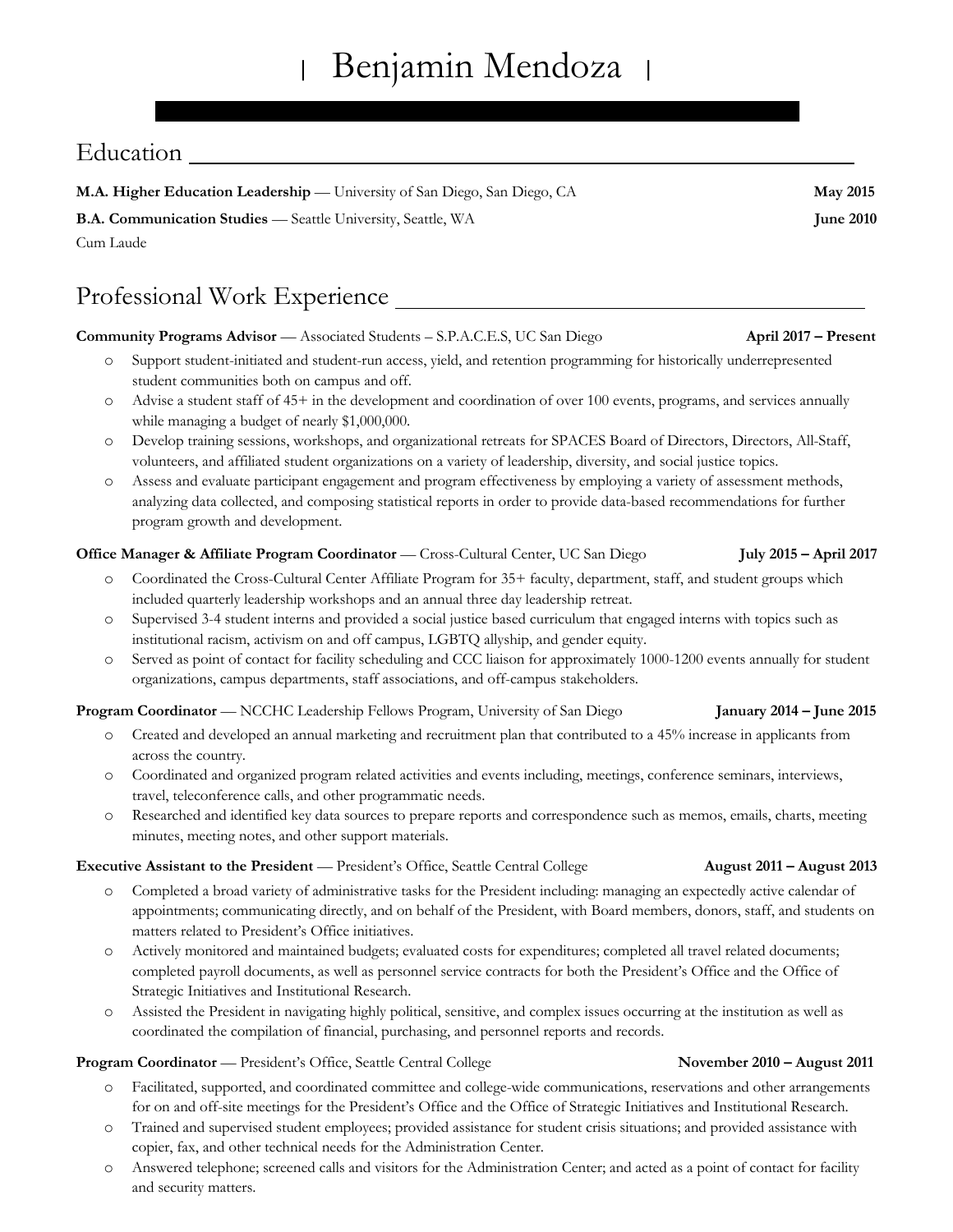## Graduate Assistantships

**Graduate Assistant** — Center for Student Success, University of San Diego **June 2014 – June 2015**

- o Conducted student coaching meetings with undergraduate students on academic probation, mid-term deficiency grades, and/or are referred to the Center for Student Success for support.
- o Assisted in the coordination and implementation of new student orientation (fall and spring) for transfer and first- year students. This included being an active member of the Transfer Orientation Committee and advising the Transfer Transition Team and Spring Orientation Team.
- o Oversaw operations at the Commuter Student Commons (CSC), track commuter student transition via MapWorks, design and implement commuter specific programming, and supervise 7 student staff in the CSC.

**Graduate Assistant** — United Front Multicultural Center, University of San Diego **August 2013 – June 2014**

- Developed and coordinated equity, diversity, and inclusion programming such as Multicultural Night, Chicano Graduation, monthly Community Lunches, and spring leadership retreats.
- o Advised and supported student staff and identity-based student organization leaders through program and leadership development.
- o Facilitated workshops and trainings on diversity, inclusion, and leadership as well as assisted in the development of diversity and inclusion initiatives within the Center through collaboration with campus and community stakeholders.

## Leadership Experience

#### **Research Advisory Committee Member** — The Kim Center for Social Balance **October 2019 – Present**

- o Assist in identifying core metrics for workplace gender equity with the purpose of building comprehensive tools to advance the commitment to bridging the gender equity gap in public and private sector organizations.
- o Serve as the liaison for LGBTQIA community when reviewing core metrics, evaluation tools, and compiled reports of submitted deliverables.
- o Provide insights and strategies on addressing gap areas in the developing research by sharing relevant studies, findings, and best practices.

#### **UC San Diego Census Liaison** — University of California, Office of the President **July 2019 – Present**

- o Work collaboratively with State and Government Relations and the UC Office of the President to promote participation in the 2020 Census on the UC San Diego campus.
- o Coordinate the UC San Diego Census Taskforce to educate UC San Diego students, staff, and faculty on the importance of being counted and also generating materials for them to share with their own networks (family, friends, and local community contacts).
- o Ensure all UC commitments are fulfilled at the conclusion of the 2020 Census deadline. With particular attention to education and awareness for undercounted communities (foreign-born residents, renters, individuals living in homes without broadband, people living close/ below poverty line, and children under five).

#### **Transgender Programs Coordinator** — San Diego Pride **July 2019 – Present**

- o Develop, implement, and coordinate a broad array of activities and programs for the transgender, gender non-conforming, and non-binary community, such as the San Diego Trans Coalition and Trans Pride Village.
- o Connecting community members with necessary resources (culturally proficient information, organizations, providers and services) as well as conducting transgender, gender non-conforming, and non-binary competency trainings.
- o Maintaining and developing collaborations with other local, statewide and national transgender, gender non-conforming, and non-binary organizations.

#### **Assistant Parade Manager** — San Diego Pride **September 2018 – Present**

- o Coordinate all components of the parade application process including the JotForm online application and payment processes, management of parade registration database, ongoing contingent communication, and planning and executing three parade safety trainings for representatives from 300 parade contingents.
- o Determine staffing and volunteer shift needs, create and manage volunteer shifts in BetterImpact volunteer management system, develop department curriculum for 300-person training sessions, and supervise volunteers and parade leadership team to support the organization's goals and expectations.
- o Support the organization's volunteer program with volunteer database management, recruitment for Pride volunteer opportunities, completing room reservations for internal meetings and outside community groups, and coordinating event logistics for annual volunteer appreciation celebration.